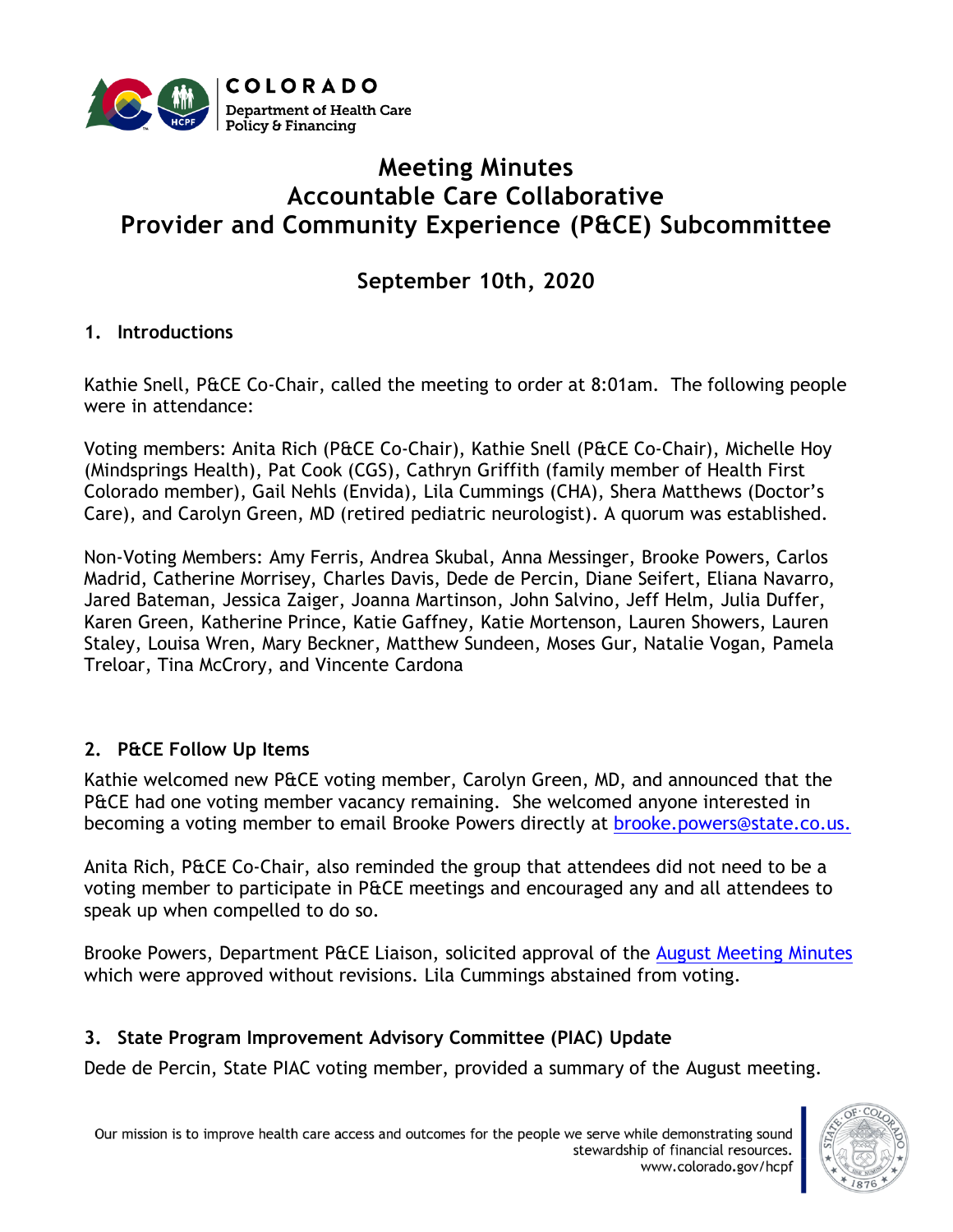- PIAC's Racial Equity Taskforce presented a its framework and initial recommendations to address racial equity.
	- o The draft, [Racial Equity Recommendations,](https://www.colorado.gov/pacific/sites/default/files/Accountable%20Care%20Collaborative%20Program%20Improvement%20Advisory%20Committee%20Racial%20Equity%20Handout%20August%202020.pdf) can be found on the Department's PIAC webpage.
- The group held a long discussion regarding the ability of the advisory committee to produce effective results and implement change to the large and systemic issue of racial and ethnic injustice(s).
	- $\circ$  Diverse and varying options were expressed, some in favor of doing the work, some not in favor.
	- $\circ$  Debated ways to operationalize this work within the limited scope of the committee.
	- o The Department and the Taskforce agreed to reconvene, discuss feedback, and revisit the conversation during the October meeting.
- The [Performance Measurement and Member Engagement \(PMME\) subcommittee](https://www.colorado.gov/pacific/hcpf/performance-measurement-and-member-engagement) presented an update on its recent work:
	- o Summarized its recommendations to the Department regarding performance incentive metrics
		- For more information, see their [PIAC At a Glance](https://www.colorado.gov/pacific/sites/default/files/Accountable%20Care%20Collaborative%20Program%20Improvement%20Advisory%20Committee%20At%20a%20Glance%20Handout%20August%202020.pdf) document.
	- $\circ$  Facilitated a conversation with the Regional Accountable Entities (RAEs) about responses and efforts related to the COVID-19 pandemic.
	- o Discussed the Department's approach to addressing COVID-19 and how to improve efforts in preparation for a second a wave of the virus.
- For additional information, please see the [State PIAC August Meeting Minutes.](https://www.colorado.gov/pacific/sites/default/files/Accountable%20Care%20Collaborative%20Program%20Improvement%20Advisory%20Committee%20Minutes%20August%202020.pdf)

### **4. Workgroup Updates & Discussion**

Vicente Cardona (Mile High Health Alliance), Co-Chair of the Access to Specialty Care Workgroup, provided an update.

- The workgroup planned to develop suitable and attainable goals which would aid in closing the gap in specialty care access.
- The workgroup planned to start with a deep dive into eConsults, how to address barriers, and how to resolve barriers.
- The workgroup asked P&CE which Department staff and what stakeholder groups the workgroup could collaborative with to prevent duplication of efforts.
	- o Brooke answered Devin Miler from the Department and Heather Logan from CU School of Medicine (CUSOM) would be helpful resources.
	- $\circ$  See the P&CE [August Meeting Minutes](https://www.colorado.gov/pacific/sites/default/files/Accountable%20Care%20Collaborative%20Provider%20and%20Experience%20PIAC%20Subcommittee%20Minutes%20August%202020.xlsx.pdf) for additional info.

#### Discussion:

- $\circ$  Shera Matthews stated Colorado Access (RAEs 3&5) developed an eConsult program and recommended the workgroup outreach George Roupas for additional information: [George.roupas@accesscare.com.](mailto:George.roupas@accesscare.com)
- o Anita asked if other RAEs were utilizing eConsult programs.

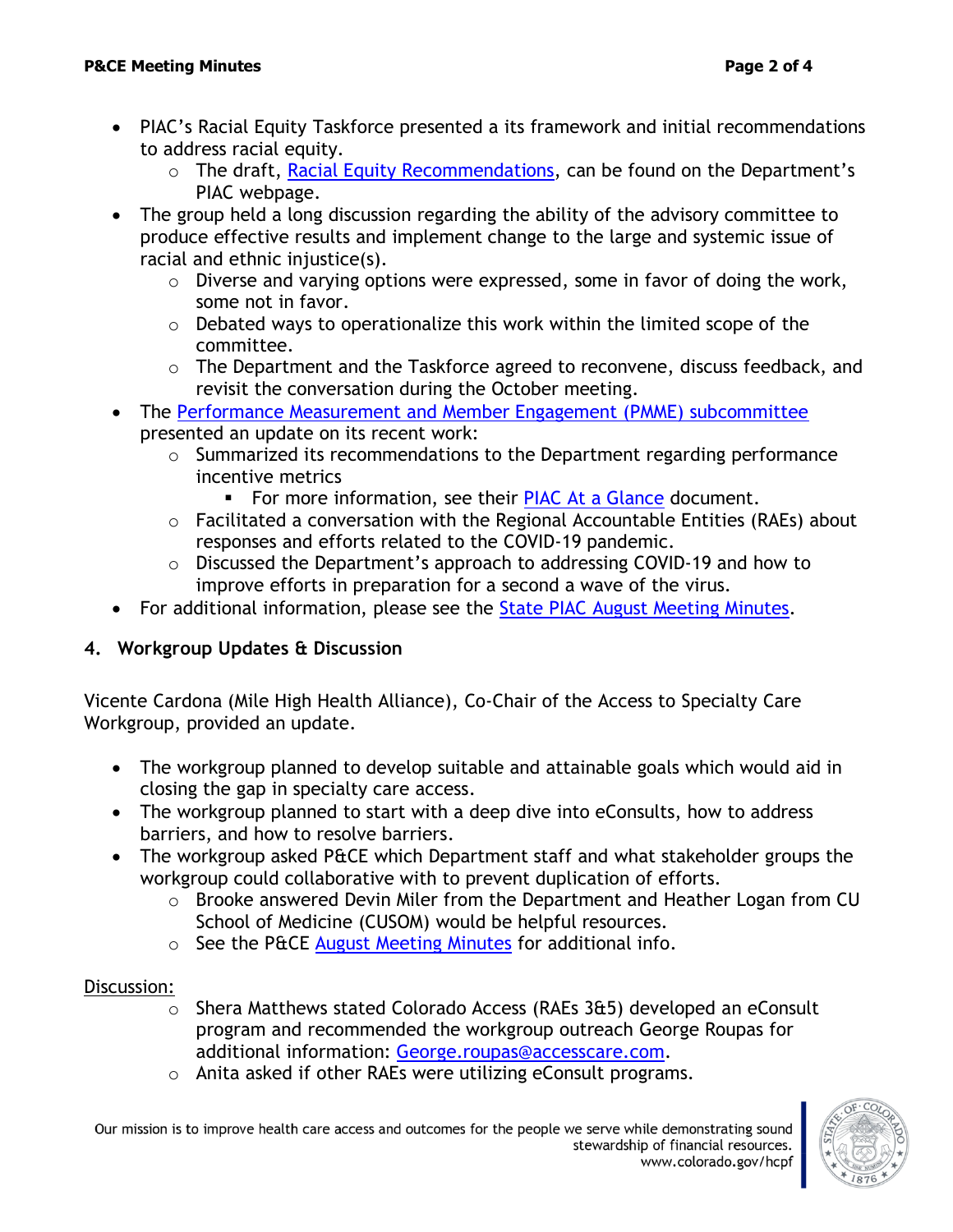- RAE 1 answered that they have started looking into eConsults and are gathering information from providers to inform any future work possibilities.
- RAE 4 answered that they used the Colorado Psychiatric Access and Consultation (CPAC) program previously but recently sunset the program due to lack of utilization and to increased provider education.
- o Dede and Brooke remined participants that the Department does not reimburse (outside of the CUSOM eConsult program) for eConsults which posed a challenging barrier to adopting the use of eConsults statewide.
- $\circ$  Kathie asked if any regional or statewide data was available for the workgroup to analyze to determine the effectiveness of eConsults.
	- Carolyn Green stated she had a call scheduled with CU School of Medicine staff to discuss data options and agreed to follow up.
	- **EXECT** Brooke reminded participants that some data was provided in the HCPF [& CUSOM Presentation](https://www.colorado.gov/pacific/sites/default/files/Provider%20and%20Community%20Experience%20PIAC%20Subcommittee%20HCPF%20and%20CU%20School%20of%20Medicine%20Interagency%20Agreement%20PowerPoint%20August%202020.pdf) during the August meeting.
	- Dede noted the Access Monitoring and Review Plan drafted by the Department to be submitted to CMS contains data about specialty care access.
		- Brooke added that the plan was recently submitted to CMS and could be found on the Department's [webpage.](https://www.colorado.gov/pacific/sites/default/files/2019%20Access%20Monitoring%20Review%20Plan%20-%20Colorado%20September%202020.pdf)
	- Dede also stated that Colorado Health Institute (CHI) has produced several reports related to access to care and have identified eConsults as a method to bridge the gap in access.
- $\circ$  Julia Duffer asked if there was any information available on the types of specialty care with limited access to determine if telehealth could help bridge the gap.
	- Brooke stated the Department was drafting a gap analysis internally as an effort to enroll 10,000 new providers by the summer of 2021 and agreed to share with the workgroup when it was complete.
- o Brooke reminded the group that telehealth services available as a response to COVID-19 were not the same as eConsults and that the Telemedicine Stakeholder Workgroup will be exploring eConsults as part of their work.
	- Dede reminded the group that the legislation passed around telehealth was around existing services and eConsults were not existing services.
	- For more information on the HCPF's Telemedicine and and eConsults Policy Development visit the stakeholder [webpage.](https://www.colorado.gov/pacific/hcpf/stakeholder-telemedicine)

### Next Steps:

- Anna Messinger concluded that the workgroup planned to provide recommendations on how to increase access to care through alternative and innovative ways other than face to face specialty visits.
- Stated the workgroup would provide P&CE with updates and recommendations along the way.
- Anita reminded participants that the workgroups were always accepting new members and encouraged those interested in participating to reach out if they needed more information. Anyone interested in participating in the Access to Specialty Care